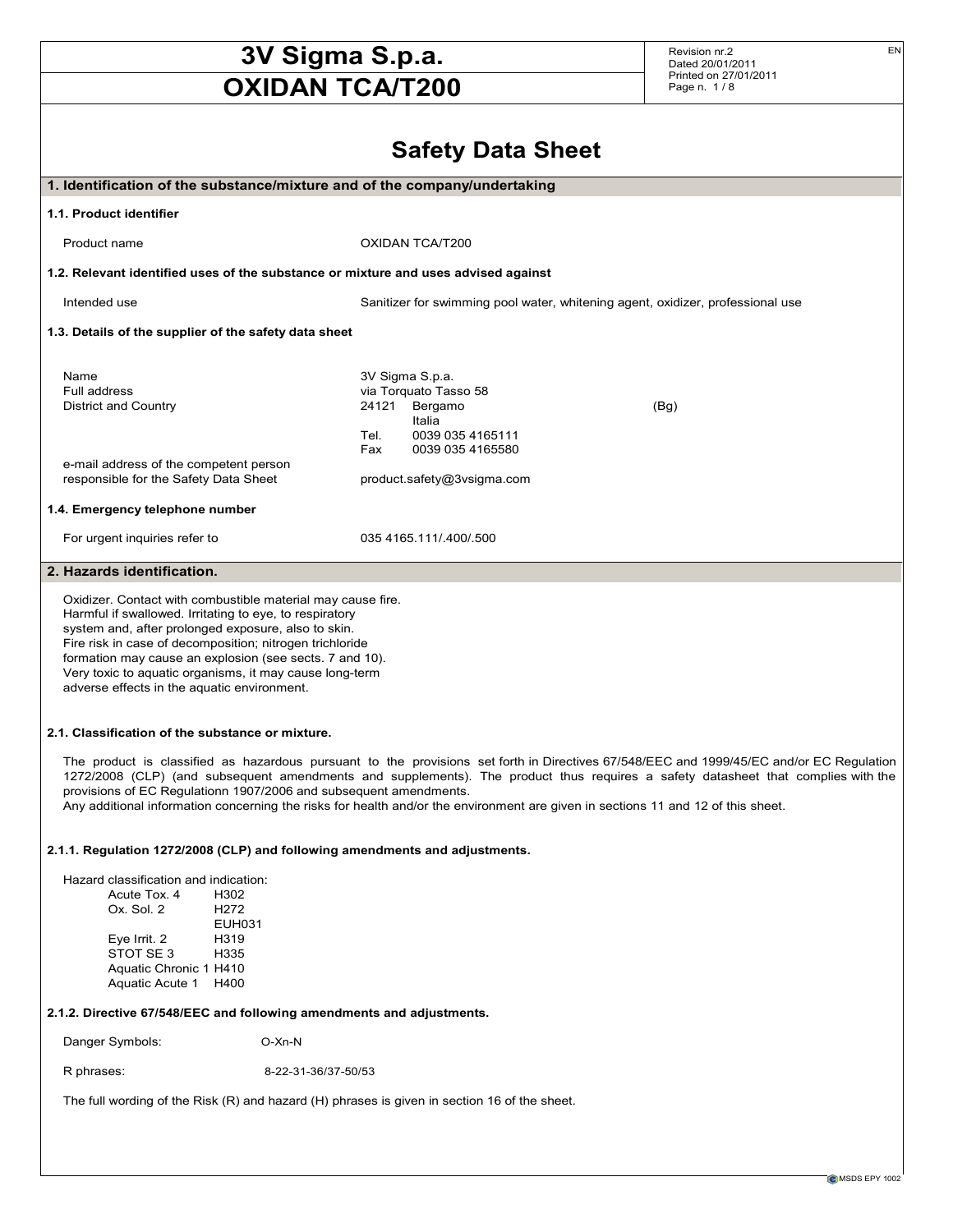INHALATION: Remove to open air. If breathing is irregular, seek medical advice.

unconscious person.

Revision nr.2 Dated 20/01/2011 Printed on 27/01/2011 Page n. 2 / 8

EN

### 2.2. Label elements.

Hazard labelling pursuant to EC Regulation 1272/2008 (CLP) and subsequent amendments and supplements.

Pictograms: Warning: Danger Hazard indication:<br> **H302** H<sub>302</sub> Harmful if swallowed.<br>H<sub>272</sub> May intensify fire: oxident May intensify fire; oxidiser. EUH031 Contact with acids liberates toxic gas.<br>
H319 Causes serious eye irritation. H319 Causes serious eye irritation. May cause respiratory irritation. H410 Very toxic to aquatic life with long lasting effects.<br>
EUH206 Warning! Do not use together with other products Warning! Do not use together with other products. May release dangerous gases (chlorine). Caution recommendations: P210 Keep away from heat / sparks / open flames / hot surfaces. No smoking.<br>
P264 Wash hands thoroughly after handling. P264 Wash hands thoroughly after handling.<br>
P280 Wear protective gloves / protective clot Wear protective gloves / protective clothing / eye protection / face protection. P301+P312 IF SWALLOWED: Call a POISON CENTER or doctor / physician if you feel unwell.<br>P304+P340 IF INHALED: Remove victim to fresh air and keep at rest in a position comfortable f P304+P340 IF INHALED: Remove victim to fresh air and keep at rest in a position comfortable for breathing.<br>P370+P378 In case of fire:-Use (see 5.1) . . for extinction. In case of fire:-Use .(see  $5.1)$  . . for extinction. Contains: TRICHLOROISOCYANURIC ACID INDEX. 613-031-00-5 2.3. Other hazards. Information not available. 3. Composition/information on ingredients. 3.1. Substances. Contains: Identification. Conc.%. Classification 67/548/EEC. Classification 1272/2008 (CLP). TRICHLOROISOCYANURIC ACID CAS. 87-90-1 100 R31, O R 8, Xn R22, Xi R36/37, N R50/53 Ox. Sol. 2 H272, Acute Tox. 4 H302, Eye Irrit. 2 H319, STOT SE 3 H335, Aquatic Acute 1 H400, Aquatic Chronic 1 H410, 201-782-8 EUH031 INDEX. 613-031-00-5 T+ = Very Toxic(T+), T = Toxic(T), Xn = Harmful(Xn), C = Corrosive(C), Xi = Irritant(Xi), O = Oxidizing(O), E = Explosive(E), F+ = Extremely Flammable(F+), F = Highly Flammable(F) The full wording of the Risk (R) and hazard (H) phrases is given in section 16 of the sheet. 3.2. Mixtures. Information not relevant. 4. First aid measures. 4.1. Description of first aid measures. EYES: Irrigate copiously with clean, fresh water for at least 15 minutes. Seek medical advice. SKIN: Wash immediately with plenty of water. Remove contaminated clothing. If irritation persists, seek medical attention. Wash contaminated clothing before using them again.

INGESTION: Obtain immediate medical attention. Induce vomiting only if indicated by the doctor. Never give anything by mouth to an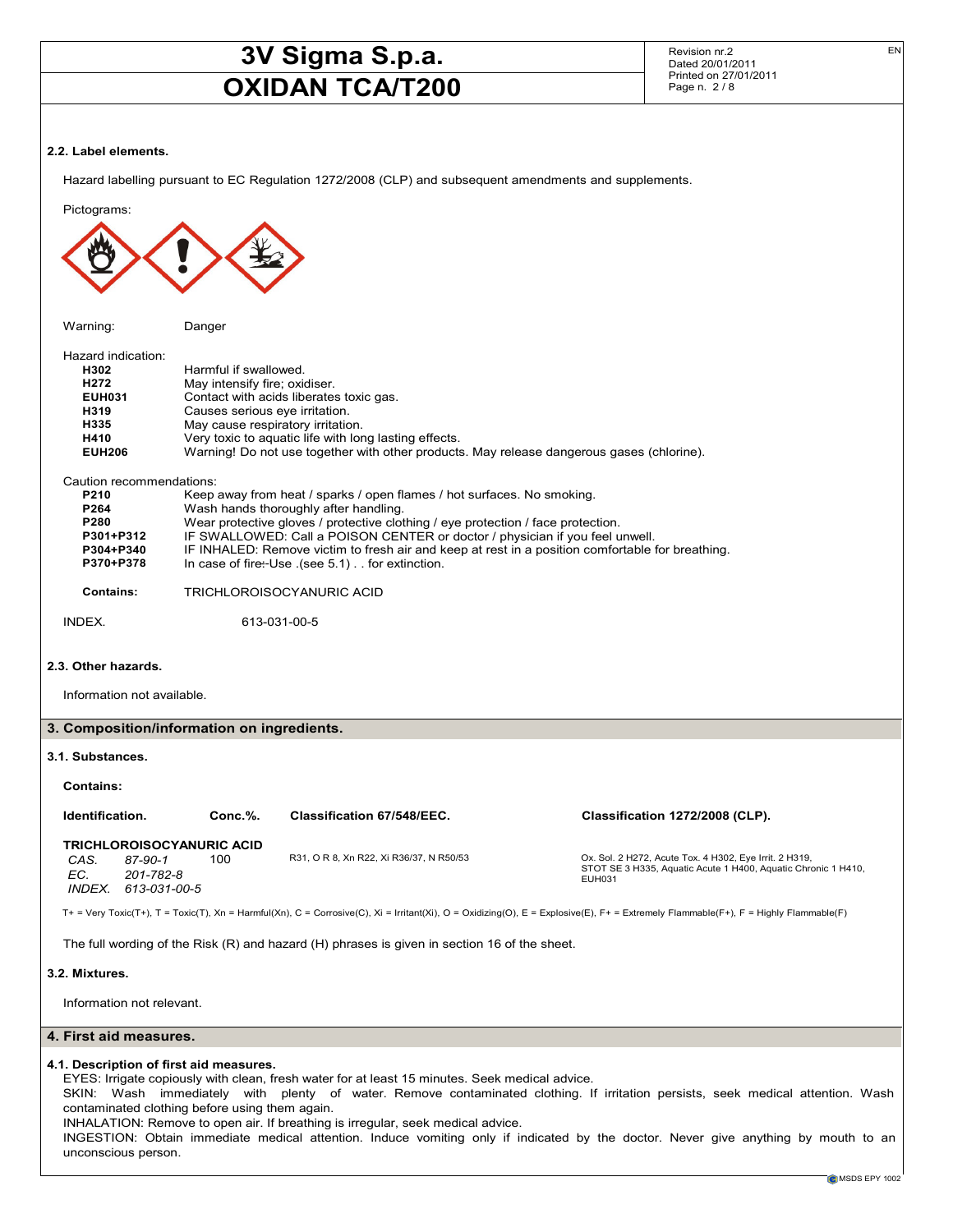Revision nr.2 Dated 20/01/2011 Printed on 27/01/2011 Page n. 3 / 8

For symptoms and effects caused by the contained substances see chap. 11.

4.3. Indication of any immediate medical attention and special treatment needed. Follow doctor's orders.

## 5. Firefighting measures.

### 5.1. Extinguishing media.

SUITABLE EXTINGUISHING MEDIA

Use extinction equipment containing carbon dioxide, foam and chemical powders. For product leaks and spills that do not catch fire, nebulised water can be used to dispel flammable fumes and protect the individuals taking part in stemming the leak. EXTINGUISHING MEDIA WHICH SHALL NOT BE USED FOR SAFETY REASONS Do not use water.

## 5.2. Special hazards arising from the substance or mixture.

HAZARDS CAUSED BY EXPOSURE IN THE EVENT OF FIRE Do not breathe combustion products (carbon oxide, toxic pyrolysis products, etc).

5.3. Advice for firefighters.

## GENERAL INFORMATION

In the case of fire, use jets of water to cool the containers to prevent the risk of explosions (product decomposition and excess pressure) and the development of substances potentially hazardous for health. Always wear full fire prevention gear. SPECIAL PROTECTIVE EQUIPMENT FOR FIRE-FIGHTERS

Hardhat with visor, fireproof clothing (fireproof jacket and trousers with straps around arms, legs and waist) work gloves (fireproof, cut proof and dielectric), self-respirator (self-protector).

## 6. Accidental release measures.

## 6.1. Personal precautions, protective equipment and emergency procedures.

Eliminate sources of ignition (cigarettes, flames, sparks, etc.) from the area in which the leak occurred. If there are no contraindications, spray powder with water to prevent the formation of dust. Use breathing equipment if powders are released into the air. Block the leakage if there is no hazard. Do not handle damaged containers or leaked product before donning appropriate protective gear. Send away individuals who are not suitably equipped. For information on risks for the environmental and health, respiratory tract protection, ventilation and personal protection equipment, see the other sections of this sheet.

## 6.2. Environmental precautions.

The product must not penetrate the sewer system, surface water, ground water and neighbouring areas.

## 6.3. Methods and material for containment and cleaning up.

Use spark proof mechanical tools to collect the leaked product and place in a plastic container. If there are no contraindications, use jets of water to eliminate product residues. Make sure the leakage site is well aired. Contaminated material should be disposed of in compliance with the provisions set forth in point 13.

## 6.4. Reference to other sections.

Any information on personal protection and disposal is given in sections 8 and 13.

## 7. Handling and storage.

## 7.1. Precautions for safe handling.

Ensure that there is an adequate earthing system for the equipment and personnel.

#### 7.2. Conditions for safe storage, including any incompatibilities.

Store only in the original container. Follow the instructions of the supplier. Store in a ventilated and dry place, far away from sources of ianition.

## 7.3. Specific end use(s).

Information not available.

## 8. Exposure controls/personal protection.

Limit values: TLV not established. Chlorine data: TLV/TWA = 0,5 ppm - TLV/STEL = 1 ppm (ACGIH).

Limit values: TLV not established. We suggest the Chlorine limits TLV/TWA = 0,5 ppm - TLV/STEL = 1 ppm (ACGIH).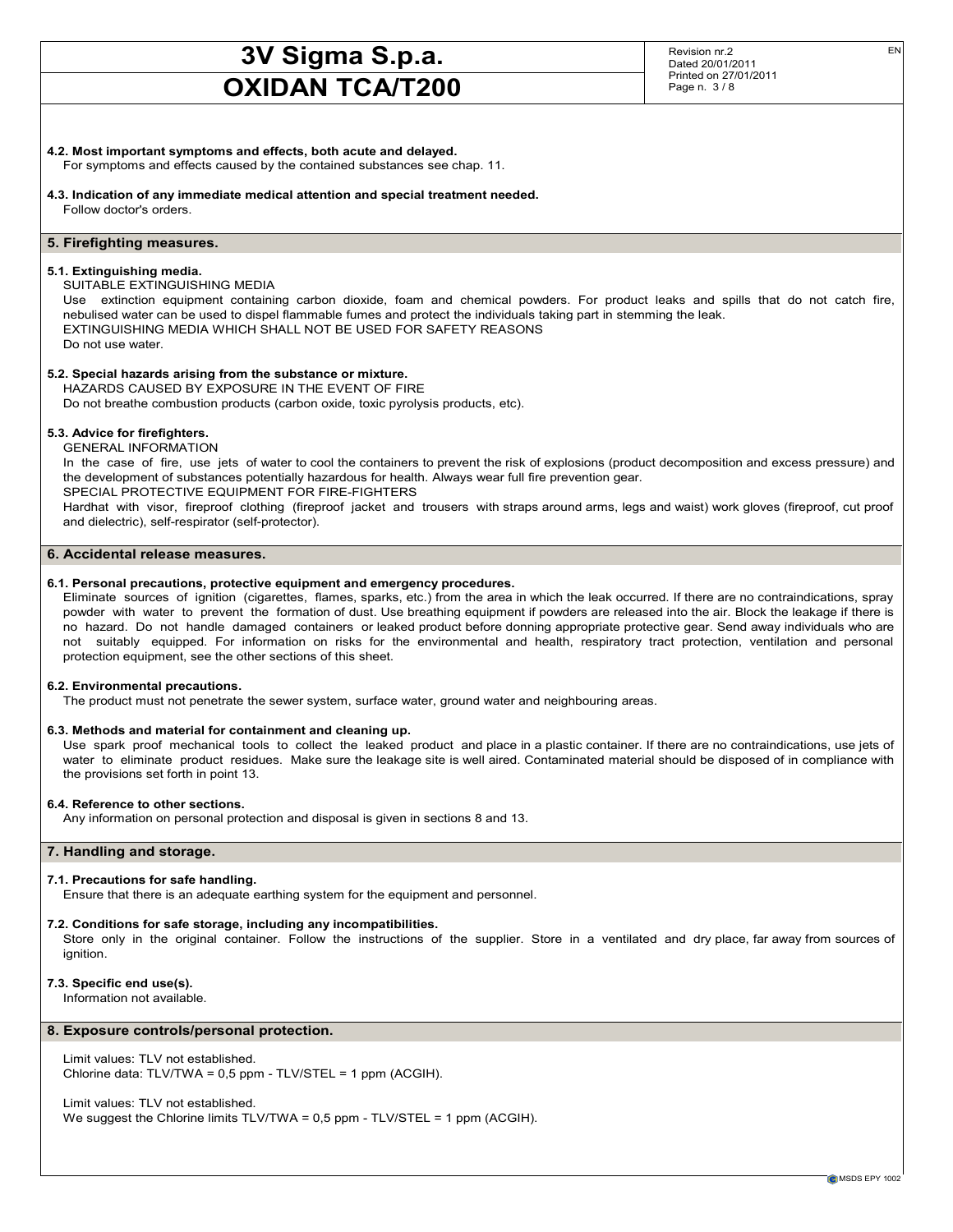Revision nr.2 Dated 20/01/2011 Printed on 27/01/2011 Page n. 4 / 8

## 8.1. Control parameters.

Information not available.

#### 8.2. Exposure controls.

As the use of adequate technical equipment must always take priority over personal protection equipment, make sure that the workplace is well aired through effective local aspiration or bad air vent. If such operations do not make it possible to keep the concentration of the product below the permitted workplace exposure thresholds a suitable respiratory tract protection must be used. See product label for hazard details during use. Ask your chemical substance suppliers for advice when choosing personal protection equipment. Personal protection equipment must comply with the rules in force indicated below.

#### HAND PROTECTION

Protect hands with category I (ref. Directive 89/686/EEC and standard EN 374) work gloves, such as those in latex, PVC or equivalent. The following should be considered when choosing work glove material: degradation, breakage times and permeation. Work glove resistance to preparations should be checked before use, as it can be unpredictable. Gloves' limit depends on the duration of exposure. EYE PROTECTION

Wear protective airtight goggles (ref. standard EN 166).

#### SKIN PROTECTION

Wear category I professional long-sleeved overalls and safety footwear (ref. Directive 89/686/CEE and standard EN 344). Wash body with soap and water after removing overalls.

#### RESPIRATORY PROTECTION

If the threshold value for one or more of the substances present in the preparation for daily exposure in the workplace or to a fraction established by the company's prevention and protection service is exceeded, wear an FFP3 (ref. standard EN 141) type half mask.

The use of breathing protection equipment, such as masks with organic vapour and dust/mist cartridges, is necessary in the absence of technical measures limiting worker exposure. The protection provided by masks is in any case limited.

If the substance in question is odourless or its olfactory threshold is higher than the relative exposure limit and in the event of an emergency, or when exposure levels are unknown or the concentration of oxygen in the workplace is less than 17% volume, wear self-contained, open-circuit compressed air breathing apparatus (ref. standard EN 137) or fresh air hose breathing apparatus for use with full face mask, half mask or mouthpiece (ref. standard EN 138).

In the presence of risks of exposure to splashes or squirts during work, adequate mouth, nose and eye protection should be used to prevent accidental absorption.

All appropriate action must be taken to ensure that the above substance or preparation (blend, solution, dispersion, etc.) does not come into contact, even by accident, with acids, by adopting suitable technological and/or organisational measures.

#### 9. Physical and chemical properties.

## 9.1. Information on basic physical and chemical properties.

| Appearance                             | tablets              |      |
|----------------------------------------|----------------------|------|
| Colour                                 | white                |      |
| Odour                                  | pungent              |      |
| Odour threshold.                       | Not available.       |      |
| pH.                                    | 3 (1 % in H2O)       |      |
| Melting or freezing point.             | °⊂<br>247            |      |
| Boiling point.                         | Not available.       |      |
| Distillation range.                    | Not available.       |      |
| Flash point.                           | Not available.       |      |
| <b>Evaporation Rate</b>                | Not available.       |      |
| Flammability of solids and gases       | Not highly flammable |      |
| Lower inflammability limit.            | Not available        |      |
| Upper inflammability limit.            | Not available.       |      |
| Lower explosive limit.                 | Not available.       |      |
| Upper explosive limit.                 | Not available.       |      |
| Vapour pressure.                       | < 0,002 Pa           |      |
| Vapour density                         | Not available.       |      |
| Specific gravity.                      | $1,9 - 2,1$          | Kg/l |
| Solubility                             | soluble in water     |      |
| Partition coefficient: n-octanol/water | 0.94                 |      |
| Ignition temperature.                  | Not available.       |      |
| Decomposition temperature.             | Not available.       |      |
| Viscosity                              | Not available.       |      |
| <b>Reactive Properties</b>             | Not available.       |      |
|                                        |                      |      |

#### 9.2. Other information.

Information not available.

EN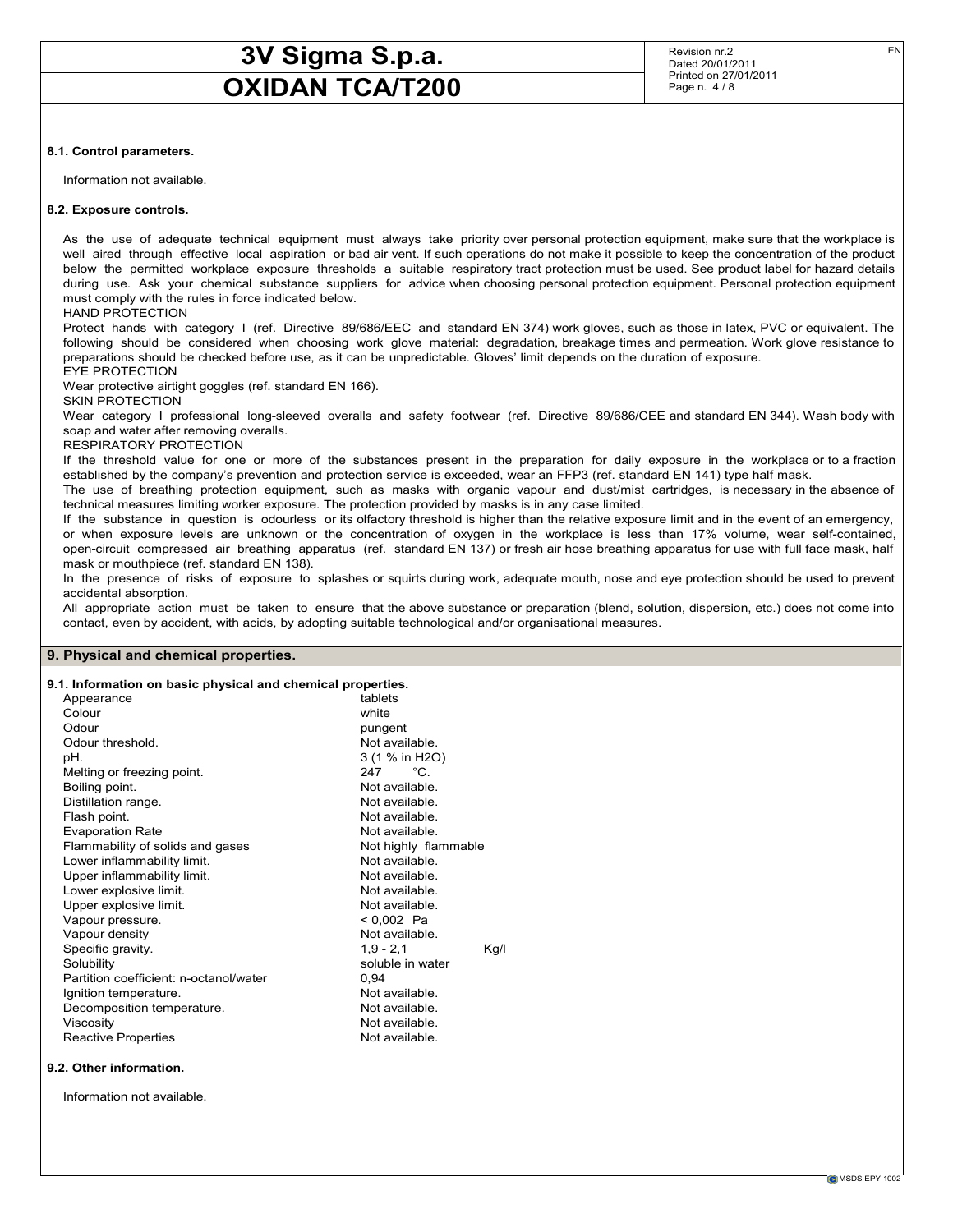Revision nr.2 Dated 20/01/2011 Printed on 27/01/2011 Page n. 5 / 8

EN

## 10. Stability and reactivity.

#### 10.1. Reactivity.

The product may react exothermically on contact with strong oxidizing agents or reducers, strong acids or bases.

This product is a strong oxidizer. Avoid contact with any organic or inorganic oxidizable material. Contact with organic matter may cause fire. By contacts with acids decomposition occurs with chlorine development. Expecially, avoid contact with nitrogen containing compounds like ammonia, urea, amines or similar. Small quantities of water react with evolution of violently explosive nitrogen trichloride.

This product is a strong oxidizer. Avoid contact with any organic or inorganic oxidizable material. Contact with organic matter may cause fire. By contacts with acids decomposition occurs with chlorine development. Expecially, avoid contact with nitrogen containing compounds like ammonia, urea, amines or similar. Small quantities of water react with evolution of violently explosive nitrogen trichloride.

#### 10.2. Chemical stability.

Excessively high temperatures can cause thermal decomposition.

High temperatures cause decomposition.

### 10.3. Possibility of hazardous reactions.

See paragraphy 10.1.

See 10.1.

## 10.4. Conditions to avoid.

Avoid heating the product.

Decomposition occurs if heated above 200°C. Decomposition is self-sustained with emission of toxic gases (chlorine and traces of phosgene) and heat.

Decomposition occurs if heated above 200°C. Decomposition is self-sustained with emission of toxic gases (chlorine and traces of phosgene) and heat.

#### 10.5. Incompatible materials.

Oxidizing agents or reducers, strong acids or bases.

#### 10.6. Hazardous decomposition products.

In the event of thermal decomposition or fire, vapours potentially dangerous to health may be released.

Chlorine, nitrogen trichloride, phosgene.

Chlorine, nitrogen trichloride and phosgene.

#### 11. Toxicological information.

ACUTE TOXICITY LD50 (oral, rat)  $> 700$  mg/kg bw LD50 (dermal, rabbit) > 2000 mg/kg bw LD50 (inhalation, rat)  $> 0.09$  mg/l -  $< 0.29$  mg/1

SKIN IRRITATION (rabbit): Irritant EYE IRRITATION (rabbit): Irritant SKIN SENSITIZATION (guinea pig): Not sensitizing

SUB-ACUTE TOXICITY Repeated dose toxicity sub-acute (oral): 114 mg/kg bw/d Repeated dose toxicity sub-acute (dermal): 114 mg/kg bw/d Repeated dose toxicity sub-acute (inhalation): 114 mg/kg bw/d - NAEC = 201 mg/m3 (8h)

CHRONIC TOXICITY Repeated dose toxicity chronic (oral): NOAEL = 154 mg/kg/day Repeated dose toxicity chronic (dermal): NOAEL = 154 mg/kg/day Repeated dose toxicitychronic (inhalation): NOAEL = 154 mg/kg/day

MUTAGENESIS/CARCINOGENESIS/REPRODUCTIVE TOXICITY

**C** MSDS EPY 1002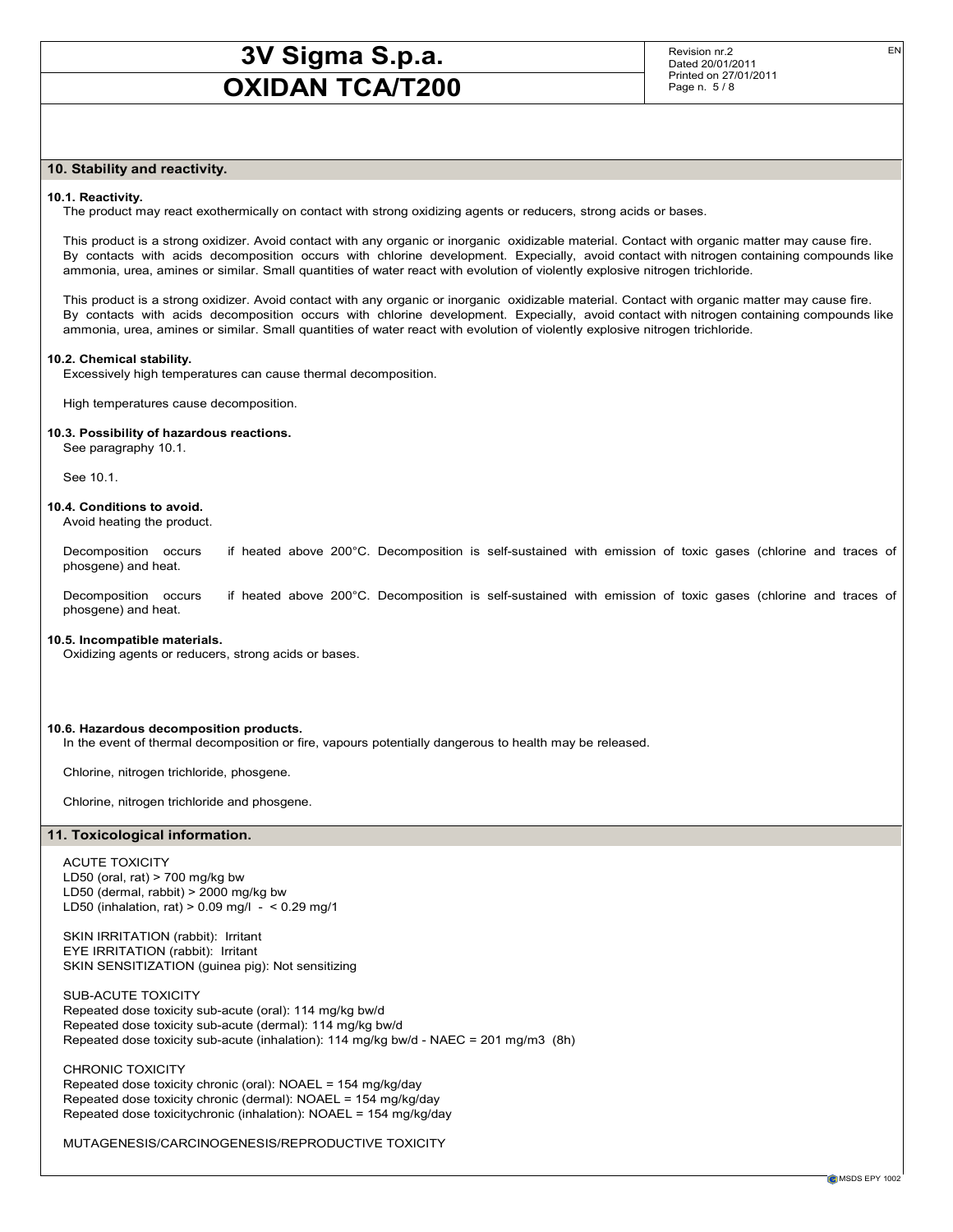Revision nr.2 Dated 20/01/2011 Printed on 27/01/2011 Page n. 6 / 8

EN

Adverse effects were not found in any of the conducted studies concerning mutagenesis or carcinogenesis. In addition in a two generation study and in two teratogenicity studies only parental toxicity was found at levels well above the chronic oral NOAEL.

## 11.1. Information on toxicological effects.

Acute effects: ingestion of this product is harmful. Even small amounts of product may cause serious health problems (stomach pain, nausea, sickness, diarrhoea). This product may slightly irritate mucosas, the upper respiratory tract, eyes, and skin. Exposure symptoms may include: sting, cough, asthma, laryngitis, respiratory disorders, headache, nausea and sickness. This product generates toxic harmful gases upon contact with acids.

Inhalation: In the existing acute inhalation studies, the test materials were ground to form a respirable powder. Only a small percentage of the commercial biocidal product is respirable or inhalable. Therefore, the result from the inhalation study is not applicable for classification and labelling and due to the minimal potential for inhalation presented by the marketed active substance, the inhalation route is not determinant for hazard identification.

#### 12. Ecological information.

This product is dangerous for the environment and highly toxic for aquatic organisms. In the long term, it may even have negative effects on aquatic environment.

### 12.1. Toxicity.

TRICHLOROISOCYANURIC ACID LC50 (96h): 0,08 mg/l/96h Oncorhynchus mykiss EC50 (48h): 0,17 mg/l/48h Daphnia magna

#### 12.2. Persistence and degradability.

1,3,5-trichloro-and s-triazine-2,4,6(1H,3H,5H)-trione are unstable in the environment because the available chlorine is rapidly reduced. Cyanuric acid (or its monosodium salt) is the degradation product. Cyanuric acid is readily biodegradable in a large range of natural conditions and mainly in anaerobic conditions or when O2 concentration is low (1-3 ppm).

1,3,5-trichloro-and s-triazine-2,4,6(1H,3H,5H)-trione is unstable in the environment because the available chlorine is rapidly reduced. Cyanuric acid (or its monosodium salt) is the degradation product. Cyanuric acid is readily biodegradable in a large range of natural conditions and mainly in anaerobic conditions or when O2 concentration is low (1-3 ppm).

#### 12.3. Bioaccumulative potential.

Log Kow =  $0,94$ .

Log Kow =  $0,94$ .

#### 12.4. Mobility in soil.

ADSORPTION (soil/sewage sludge, OECD 121): Adsorption coefficient: Koc ca. 51 (for cyanuric acid).

ADSORPTION (soil/sewage sludge, OECD 121): Adsorption coefficient: Koc ca. 51 (for cyanuric acid).

### 12.5. Results of PBT and vPvB assessment.

No appreciable bioaccumulation potential (log Ko/w < 1).

No bioaccumulation potential (log Kow = 0,94).

#### 12.6. Other adverse effects.

No evidence.

No evidence.

#### 13. Disposal considerations.

#### 13.1. Waste treatment methods.

Reuse, when possible. Product residues should be considered special hazardous waste. The hazard level of waste containing this product should be evaluated according to applicable regulations.

Disposal must be performed through an authorised waste management firm, in compliance with national and local regulations. Waste transportation may be subject to ADR restrictions.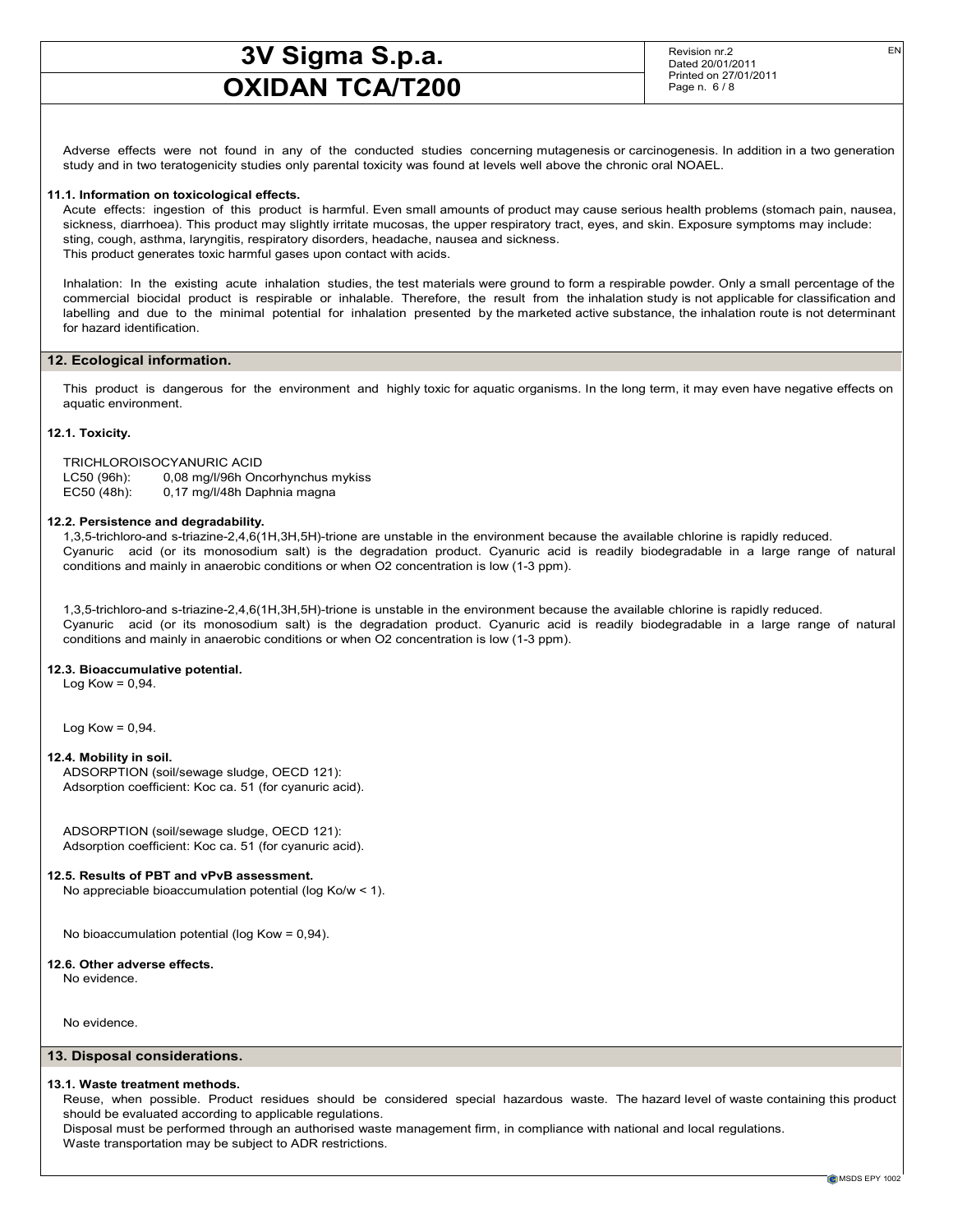Revision nr.2 Dated 20/01/2011 Printed on 27/01/2011 Page n. 7/8

CONTAMINATED PACKAGING

Contaminated packaging must be recovered or disposed of in compliance with national waste management regulations.

## 14. Transport information.

These goods must be transported by vehicles authorized to the carriage of dangerous goods according to the provisions set out in the current edition of the Code of International Carriage of Dangerous Goods by Road (ADR) and in all the applicable national regulations. These goods must be packed in their original packagings or in packagings made of materials resistant to their content and not reacting dangerously with it. People loading and unloading dangerous goods must be trained on all the risks deriving from these substances and on all actions that must be taken in case of emergency situations.

#### Road and rail transport:

| <b>ADR/RID Class:</b><br>Packing Group:<br>Label:<br>Nr. Kemler:<br>Limited Quantity.<br>Tunnel restriction code.<br>Proper Shipping Name: | UN:<br>5.1<br>Ш<br>5.1<br>50<br>LQ11<br>E          | 2468<br>TRICHLOROISOCYANURIC ACID, DRY              |        |
|--------------------------------------------------------------------------------------------------------------------------------------------|----------------------------------------------------|-----------------------------------------------------|--------|
| Carriage by sea (shipping):                                                                                                                |                                                    |                                                     |        |
| IMO Class:<br>Packing Group:<br>Label:<br>EMS:<br>Marine Pollutant.<br>Proper Shipping Name:                                               | UN:<br>5.1<br>Ш<br>5.1<br>$F-A, S-Q$<br><b>YES</b> | 2468<br>TRICHLOROISOCYANURIC ACID, DRY              |        |
| Transport by air:                                                                                                                          |                                                    |                                                     |        |
| IATA:<br>Packing Group:<br>Label:<br>Cargo:                                                                                                | UN:<br>5.1<br>Ш<br>5.1                             | 2468                                                |        |
| Packaging instructions:<br>Pass.:                                                                                                          | 511                                                | Maximum quantity:                                   | 25 kg  |
| Packaging instructions:<br>Proper Shipping Name:<br>-- - - - - -                                                                           | 508                                                | Maximum quantity:<br>TRICHLOROISOCYANURIC ACID, DRY | $5$ kg |

15. Regulatory information.

#### 15.1. Safety, health and environmental regulations/legislation specific for the substance or mixture.

Seveso category. 3, 9i

Restrictions relating to the product or contained substances pursuant to Annex XVII to EC Regulation 1907/2006.

Product. Point.

Substances in Candidate List (Art. 59 REACH). None.

Substances subject to authorisarion (Annex XIV REACH). None.

Healthcare controls.

Workers exposed to this chemical agent must not undergo health checks, provided that available risk-assessment data prove that the risks related to the workers' health and safety are modest and that the 98/24/EC directive is respected.

#### 15.2. Chemical safety assessment.

No chemical safety assessment has been processed for the mixture and the substances it contains.

EN